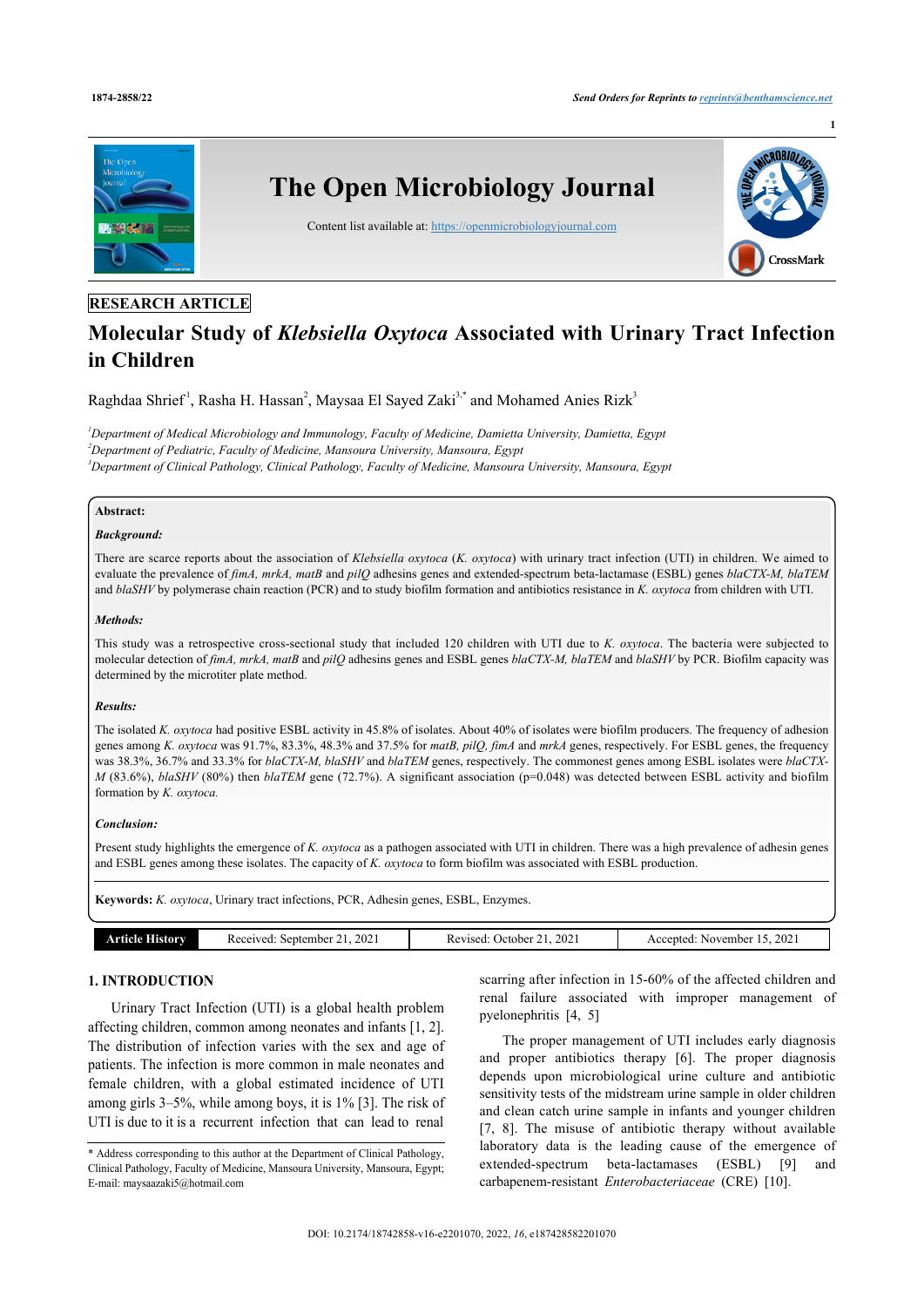Among *Enterobacteriaceae* species, *Klebsiella oxytoca* (*K. oxytoca*) has emerged as an important pathogen associated with both communities acquired and hospital-acquired UTI [[11](#page-6-10)]. *K. oxytoca* is a Gram-negative non-motile bacillus that represents a normal intestinal flora in 2%–10% of the population [\[12](#page-6-11), [13](#page-6-12)]. This species can acquire antibiotic resistance associated with the production of lactamases and carbapenemase enzymes [\[14](#page-6-13)].

There are various genes in *K. oxytoca* that encode ESBL, such as *blaCTX-M, blaTEM* and *blaSHV* [[15\]](#page-6-14). Moreover, there are reports about the emergence of carbapenem-resistant *K. oxytoca* [[16\]](#page-6-15). The emergence of carbapenem resistance among ESBL-producing strains has limited the choice of antibiotics that can be used to treat infection by this organism [[17\]](#page-6-16).

*Klebsiella oxytoca* can produce a biofilm and adhere to the host cells leading to persistence of the infection and antibiotic resistance. There are several adhesins genes associated with the biofilm formation and antibiotic resistance in *Klebsiella* species[[18\]](#page-6-17).

The aims of the present study were to evaluate the prevalence of the *fimA, mrkA, matB* and *pilQ* encoding adhesins genes and ESBL genes *blaCTX-M, blaTEM* and *blaSHV* by polymerase chain reaction (PCR) and to study the biofilm formation and antibiotics resistance in *K. oxytoca* isolated from children with urinary tract infections.

### **2. MATERIALS AND METHODS**

#### **2.1. Patients**

This study was a retrospective cross-sectional study that included 120 children with a clinical diagnosis of urinary tract infection identified by the urine microbiological culture to be caused by *K. oxytoca*. The children were recruited from the outpatient clinics of Mansoura University Children Hospital, Egypt, from January 2018 till January 2021.

The inclusion criteria were age below 12 years with one or more symptoms and signs of UTI, including fever above 38°C, urgency, frequency of urine, dysuria and abdominal pain. Children with a previous antibiotic therapy within the last three days or recovered bacterial pathogens other than *K. oxytoca* were excluded from the study.

The study was approved by the Mansoura Faculty of Medicine Ethical Committee (R.21.03.1272) and confirmed consent was obtained from the parents of each child.

#### **2.2. Bacterial Isolates**

#### *2.2.1. Identification of K. oxytoca*

The isolates were recovered on MacConkey agar media (Oxoid, Germany) from the urine culture and identified with Gram stain and biochemical reactions by the use of the VITEK 2 system (BioMérieux, Marcy-l'Étoile, France). Further identification was performed by PCR *via* the amplification of the polygalacturonase (pehX) gene [[19\]](#page-6-18).

#### *2.2.2. Antibiotic Sensitivity Testing*

The isolated *K. oxytoca* was subjected to antibiotic sensitivity testing by the disc diffusion method. Briefly, an

inoculum from *K. oxytoca* pure colonies was prepared, adjusted to a 0.5 McFarland standard  $(1.5 \text{ X } 10^8 \text{ CFU/ml})$  and spread over Mueller-Hinton agar plate. The used antibiotic discs were cephalexin (30μg), ceftazidime (30µg), cefepime (30µg), cefotaxime (5μg), cefoxitin (10μg), imipenem (10µg), meropenem (10µg), gentamicin (10µg), tetracycline (10μg), trimethoprim/sulfamethoxazole (25μg) and piperacillin/ tazobactam (36μg) (Oxoid-Thermo Fisher, Hampshire, UK). The antibiotic testing was performed and interpreted according to the Clinical and Laboratory Standards Institute guidelines (CLSI)[[20\]](#page-6-19).

#### *2.2.3. Phenotypic Detection of ESBL Enzymes*

The isolates were tested for ESBL production with the combined disc test (CDT) according to CLSI guidelines [[20](#page-6-19)]. The combined disc test was performed on ceftazidime- and cefotaxime-resistant strains by placing ceftazidime (30µg) and cefotaxime discs  $(30\mu g)$  at a 20 mm distance from a disc containing ceftazidime/clavulanic acid (CLA) (30/10µg) and cefotaxime/CLA (30/10µg), respectively. If the difference in the inhibition zone diameter was more than 5 mm, these strains were considered ESBL producers.

#### *2.2.4. Phenotypic Detection of Carabapenemase*

Carbapenemases production by *K. oxytoca* was detected by the application of imipenem and meropenem discs with and without 20μl of 0.5M EDTA over Muller-Hinton agar with *K. oxytoca* isolates and incubated at 37°C for 24 hours. The result was reported positive if the inhibition zone diameter of meropenem was ≤19 mm and the difference in the inhibition zone between meropenem discs with or without EDTA was  $\geq$ 5 mm [\[21](#page-6-20)].

# *2.2.5. Biofilm Formation by the Microtiter Plate Assay*

The ability of *K. oxytoca* to form a biofilm was studied by the microtiter plate method. The pure colonies of *K. oxytoca* were subcultured in tryptic soya broth at 37°C for 24 hours. Diluted suspension of the broth was performed in sterile saline at 1:100, then 20 μl was used to inoculate wells of a 96-well flat-bottom polystyrene plate with 180 μl of uninoculated soya broth followed by plate incubation at 37°C for 24 hours. Then, the wells were washed, stained with 10% crystal violet for 15 min, fixed with methanol 99% and left to air-dried for 24 hours. After solubilising with ethanol 96%, the stained wells' optical density (OD) was assessed at 490 nm. The interpretation of the OD was compared with the ODc, which was defined as three standard deviations above the mean OD of the negative control, where OD>4×ODc means strong biofilm formation, OD> 2×ODc and ≤OD4×ODc means moderate biofilm formation, OD  $\leq$ 2×ODc and >ODc means weak biofilm formation and OD equals the negative control OD means no biofilm formation [[22\]](#page-7-0).

#### *2.2.6. Molecular Study of K. oxytoca*

#### *2.2.6.1. DNA Extraction*

A pure suspension of *K. oxytoca* colonies was used for DNA extraction by QIAamp DNA Micro Kit (Qiagen, Hilden,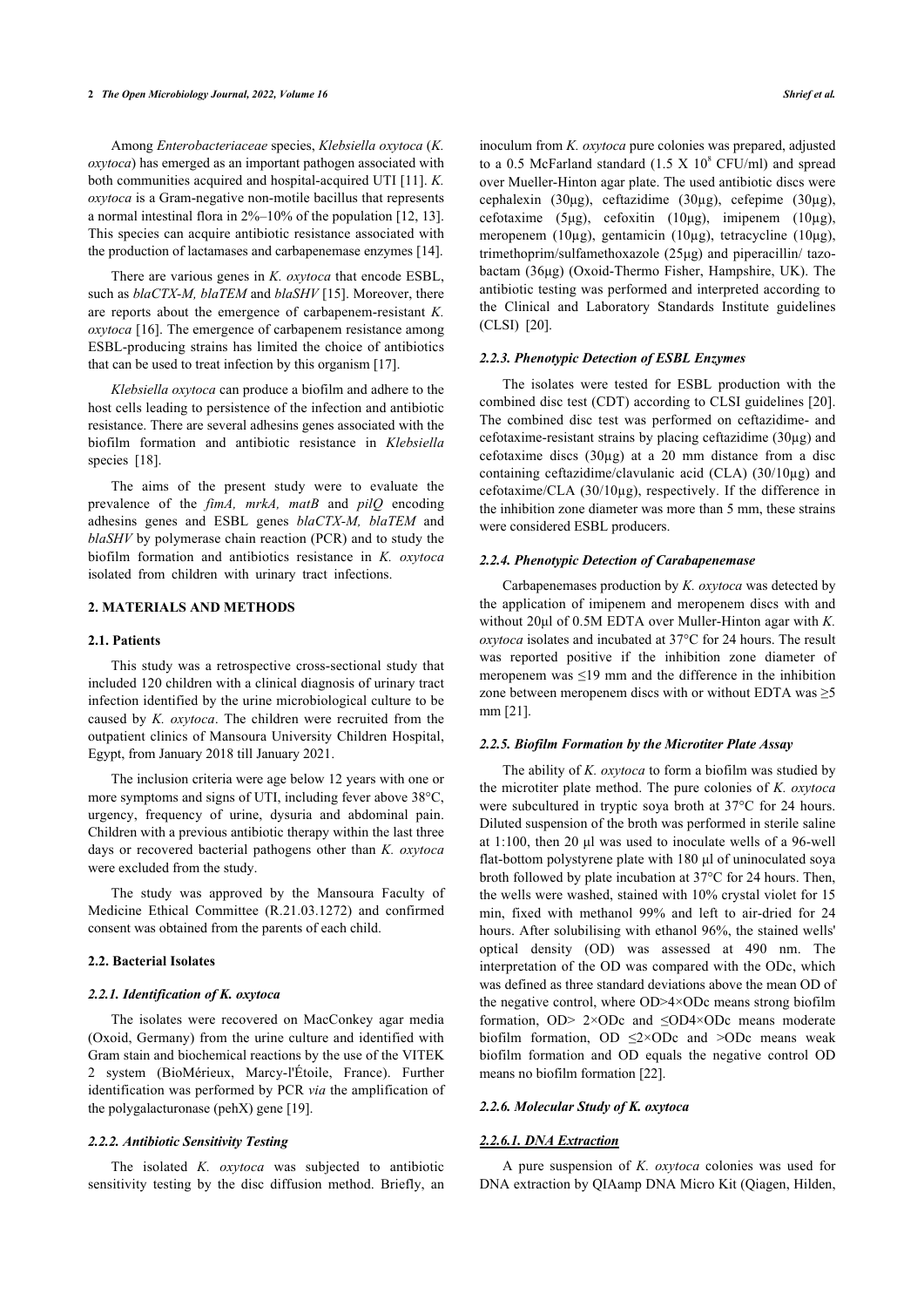Germany).

# *2.2.6.2. PCR for Detection of ESBL Genes*

The *blaCTX-M, blaTEM,* and *blaSHV* genes were detected by the PCR assay with specific primers, and 2 µl extracted DNA (Table**1**). *Klebsiella pneumoniae* ATCC 7881 and *K. pneumoniae* ATCC 700603 strains were used as quality controls. The amplification procedures included denaturation at 95°C for 5 min, followed by 30 cycles of denaturation at 95°C for 30 s, primer annealing at 55°C for both *blaTEM* and *blaSHV* or 51°C for *blaCTX-M* for 30s and primer extension at 72°C for 1 min with final extension 10 min at 72°C [[23](#page-7-1)]. The amplified products were electrophoresed at 1.5% agarose gel for 30 min, and the bands were visualized by ethidium bromide stain using an ultraviolet transilluminator with a DNA marker.

# *2.2.6.3. PCR for Detection of Adhesin Genes fimA, mrkA, matB, pilQ*

The polymerase chain reaction was performed using the primers listed in Table**1**, and the amplification procedures included 94°C for 4 min, 30 cycles of 94°C for 30 s, different annealing temperatures for each gene as shown in Table **[1](#page-2-0)** for 30 s, 72°C for 30 s and a final extension of 72°C for 10 min [[24](#page-7-2)]. The amplified products were visualized using 1.5% agarose gel electrophoresis for 30 min and an ultraviolet transilluminator with a DNA marker.

# **2.3. Statistical Analysis**

The data were analyzed by the use of SPSS 22 (Statistical Package of Social Sciences, SPSS Inc, Chicago, Illinois, USA). Numerical data were expressed as median, minimum and maximum as they were non-parametric. The qualitative data were expressed as numbers and percentages. The comparison of qualitative data was performed by Pearson Chi-square test, and the P-value was considered significant if <0.05.

#### **3. RESULTS**

This study included 120 children with urinary tract infections recruited from outpatient clinics of Mansoura University Children Hospital from January 2018 - 2021. There were 55% females and 45% males with a minimum age of 0.5 years to 12 years. Their residence was mainly rural (53.3%). The major presenting symptoms were fever and dysuria (46.7% for each), followed by abdominal pain (31.7%) (Table **[2](#page-2-1)**).

<span id="page-2-0"></span>**Table 1. The sequences of the primers, the resulting amplicon size in base pair (bp) and the annealing temperature used for PCR of** *K. oxytoca* **isolates from children with UTI.**

| Gene     | <b>Primer Sequence</b>     | Bp   |                              |
|----------|----------------------------|------|------------------------------|
|          | $(5/-3/)$                  |      | <b>Annealing Temperature</b> |
| blaSHV   | F: ATTTGTCGCTTCTTTACTCGC   | 1051 | $55^{\circ}$ C               |
|          | R: TTTATGGCGTTACCTTTGACC   |      |                              |
|          | F. ATGAGTATTCAACATTTCCGTG  |      |                              |
| blaTEM   | R: TTACCAATGCTTAATCAGTGAG  | 840  | $55^{\circ}$ C               |
|          | F: TTTGCGATGTGCAGTACCAGTAA | 544  | $51^{\circ}$ C               |
| blaCTX-M | R: CGATATCGTTGGTGGTGCCATA  |      |                              |
| mrkA     | F: CTGGCCGGCGCTACTGCTAAG   | 127  | 60                           |
|          | R: CACCCGGGATGATTTTGTTGG   |      |                              |
| fimA     | F: GCACCGCGATTGACAGC       | 132  | 59                           |
|          | R: CGAAGGTTGCGCCATCCAG     |      |                              |
| matB/ecp | F: GTACTGGGCGGCAACCTTAG    | 98   | 61                           |
|          | R: GTGCCGCTGATGATGGAGAA    |      |                              |
| pilQ     | F: TCCGCCAGGCTCCACTTC      | 194  | 61                           |
|          | R: GCTCGCGGGCATCTGAC       |      |                              |

<span id="page-2-1"></span>**Table 2. Demographic and clinical data of the studied children with UTI caused by** *K. oxytoca.*

| Parameter       | No. $%$            |
|-----------------|--------------------|
| Age             |                    |
| Mean $(\pm SD)$ | 5.69 ( $\pm$ 3.96) |
| Minimum         | 0.5                |
| Maximum         | 12                 |
| Median          |                    |
| Percentile      |                    |
| 25%             | 2.5                |
| 50%             |                    |
| 75%             | 9.87               |
| <b>Sex</b>      |                    |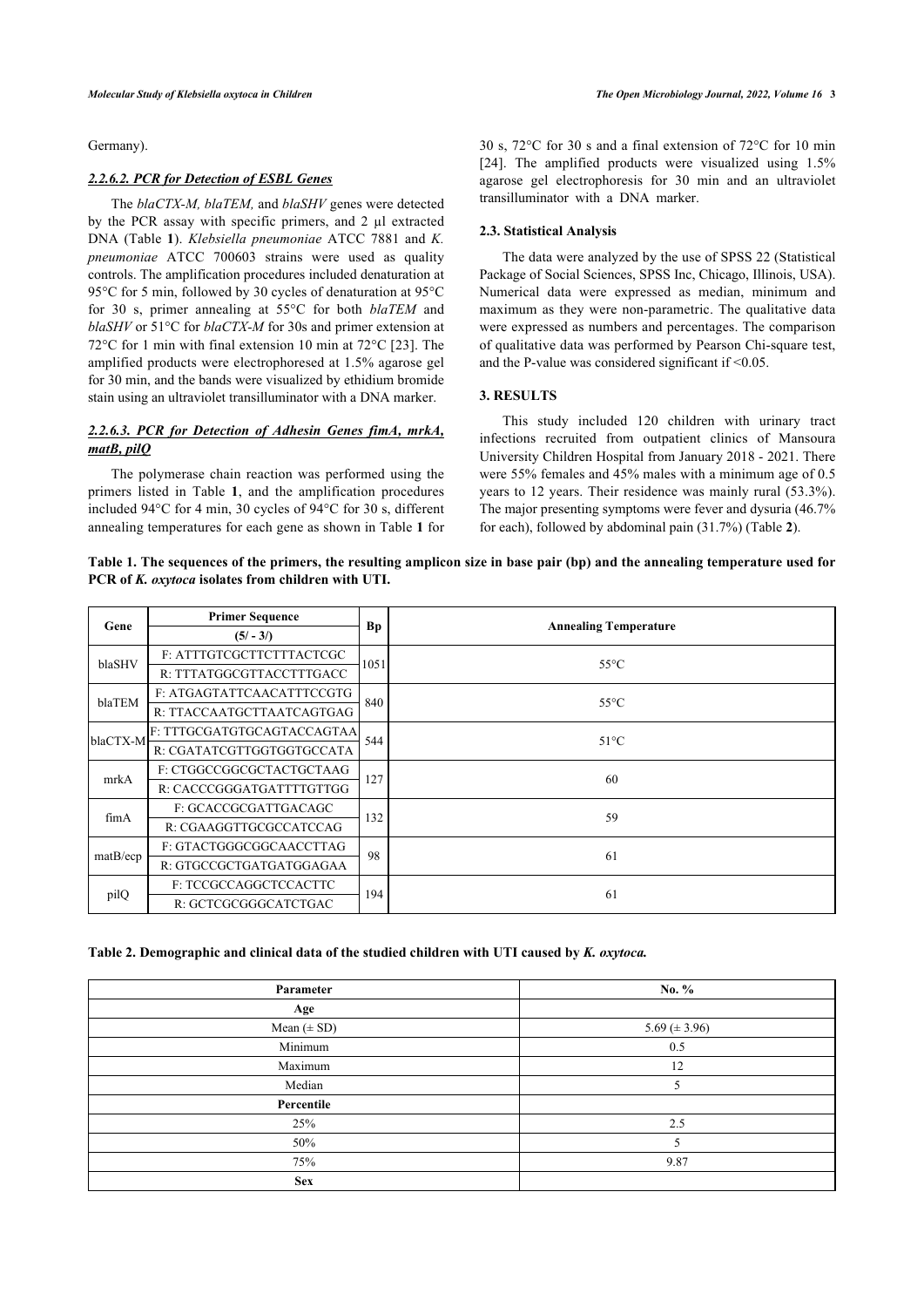# **4** *The Open Microbiology Journal, 2022, Volume 16 Shrief et al.*

*(Table 2) contd.....*

| Parameter        | No. %    |
|------------------|----------|
| Male             | 54 45%   |
| Female           | 66 55%   |
| <b>Residence</b> |          |
| Urban            | 56 46.7% |
| Rural            | 64 53.3% |
| Abdominal pain   | 38 31.7% |
| Dysuria          | 56 46.7% |
| Urgency          | 15 12.5% |
| Frequency        | 26 21.7% |
| Fever            | 56 46.7% |

<span id="page-3-0"></span>**Table 3. The antibiotic resistance pattern of the isolated** *K. oxytoca* **from children with UTI.**

| <b>Antibiotics</b>            | No. %    |
|-------------------------------|----------|
| Piperacillin/tazobactam       | 48 40%   |
| Tetracycline                  | 45 37.5% |
| Gentamicin                    | 43 35.8% |
| Trimethoprim/sulfamethoxazole | 58 48.3% |
| Imipenem                      | 46 38.3% |
| Meropenem                     | 45 37.5% |
| Cefotaxime                    | 60 50%   |
| Ceftazidime                   | 65 54.2% |
| Cefepime                      | 47 39.2% |
| Cephalexin                    | 70 58.3% |
| Cefoxitin                     | 57 47.5% |
| <b>ESBL</b>                   | 55 45.8% |
| Carbapenemase                 | 43 35.8% |

<span id="page-3-1"></span>

**Fig. (1).** Distribution of the biofilm formation among the isolated *K. oxytoca* from children with UTI.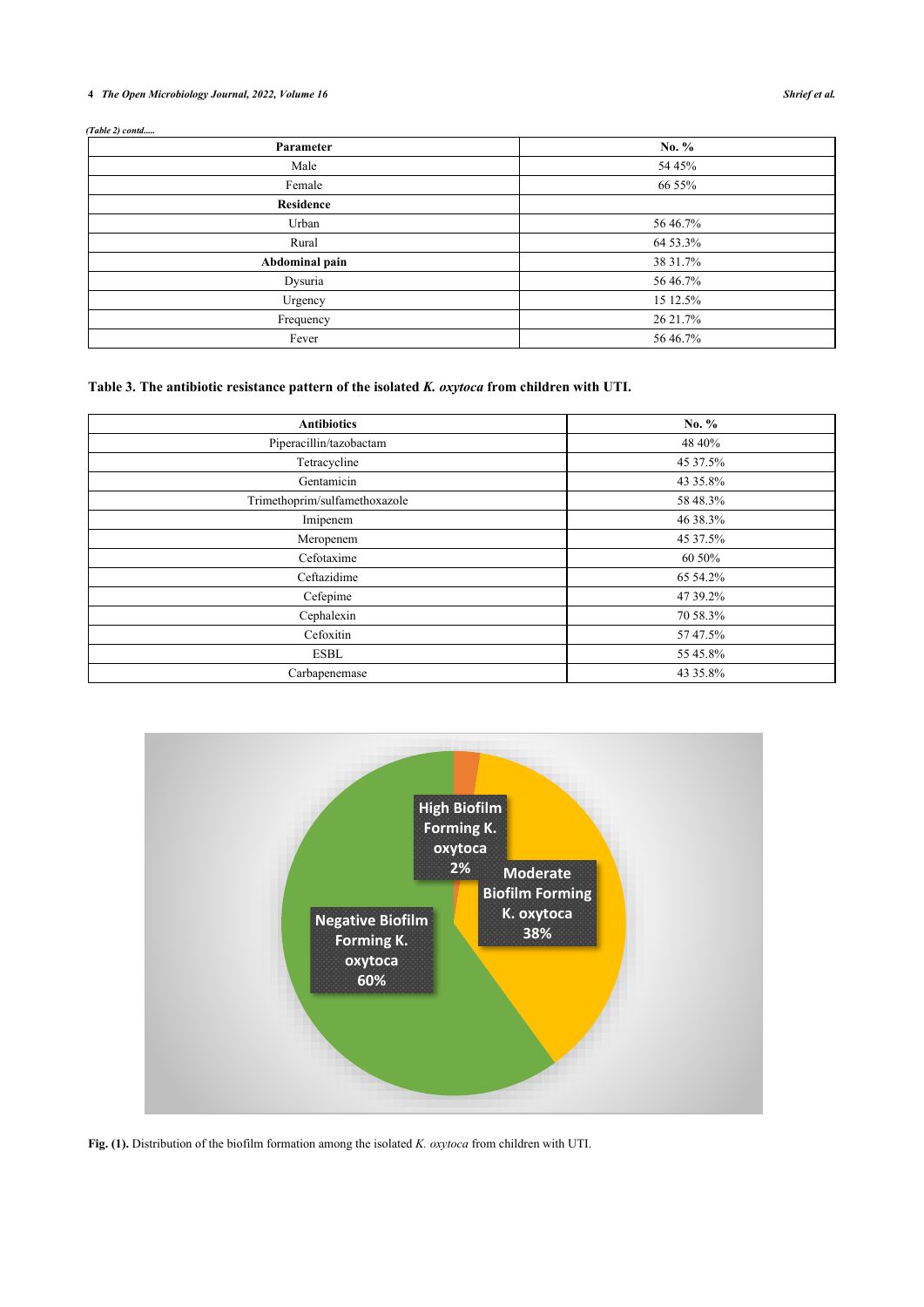<span id="page-4-0"></span>**Table 4. The frequency of the detected** *fimA, mrkA, matB, pilQ, blaCTX-M, blaTEM* **and** *blaSHV* **genes by PCR in** *K. oxytoca* **isolates from children with UTI.**

| Gene                   | No. $%$   |
|------------------------|-----------|
| $\operatorname{f\!im}$ | 58 48.3%  |
| mrkA                   | 45 37.5%  |
| matB                   | 110 91.7% |
| pilQ                   | 100 83.3% |
| blaCTX-M               | 46 38.3%  |
| blaSHV                 | 44 36.7%  |
| blaTEM                 | 40 33.3%  |

<span id="page-4-1"></span>**Table 5. The association of** *blaCTX-M, blaTEM* **and** *blaSHV* **genes with the ESBL phenotype among** *K. oxytoca* **isolates from children with UTI.**

| Genes    | <b>ESBL Positive Isolates</b><br>$(n=55)$<br>No. % | P-value |  |
|----------|----------------------------------------------------|---------|--|
| blaCTX-M | 46 83.6%                                           | 0.0001  |  |
| blaTEM   | 40 72.7%                                           | 0.0001  |  |
| blaSHV   | 44 80%                                             | 0.0001  |  |

<span id="page-4-2"></span>**Table 6. Comparison of the frequency of the ESBL, carbapenemase activity, and adhesion genes with the OD of the biofilmforming** *K. oxytoca* **isolates from children with UTI.**

| ۰                        | <b>High Biofilm Forming</b><br>K. oxytoca Isolates<br>$(n=3)$<br>No. $%$ | <b>Moderate Biofilm Forming</b><br>K. oxytoca Isolates<br>$(n=45)$<br>No. $%$ | <b>Negative Biofilm Forming</b><br>K. oxytoca Isolates<br>$(n=72)$<br>No. $%$ | P Value*  |
|--------------------------|--------------------------------------------------------------------------|-------------------------------------------------------------------------------|-------------------------------------------------------------------------------|-----------|
| <b>ESBL</b>              | 3 100%                                                                   | 23 51.1%                                                                      | 29 40.3%                                                                      | $P=0.048$ |
| Carbapenemase            | 3 100%                                                                   | 31 68.9%                                                                      | 44 61.1%                                                                      | $P=0.30$  |
| $\operatorname{f\!im} A$ | 266.7%                                                                   | 23 51.1%                                                                      | 33 45.8%                                                                      | $P=0.697$ |
| mrkA                     | $0.0\%$                                                                  | 18 40%                                                                        | 27 37.5%                                                                      | $P=0.383$ |
| matB                     | 3 100%                                                                   | 38 84.4%                                                                      | 69 95.8%                                                                      | $P=0.083$ |
| pilO                     | 2 66.7%                                                                  | 34 75.6%                                                                      | 64 88.9%                                                                      | $P=0.125$ |

\*Pearson chi-square test.

The isolated *K. oxytoca* had a high resistance to cephalexin (58.3%), followed by ceftazidime, cefotaxime, Trimethoprim/sulfamethoxazole and cefoxitin; 54.2%, 50%, 48.3% and 47.5%, respectively. The lower resistance of *K. oxytoca* was for gentamicin (35.8%) and tetracycline (37.5%). The ESBL testing by the combined disc test was positive in 45.8% of the isolated *K. oxytoca,* and carbapenemase activity was detected by EDTA disc in 35.8% of *K. oxytoca* isolates (Table **[3](#page-3-0)**).

The study of biofilm formation by the microtiter plate assay revealed that 60% of the isolated *K. oxytoca* was negative, and 40% was positive for biofilm production. The OD of biofilm-forming *K. oxytoca* revealed that 37.5% had a moderate capacity to form the biofilm, and 2.5% had a high capacity to form the biofilm (Fig. **[1](#page-3-1)**).

The frequency of the studied adhesin genes by PCR among the isolated *K. oxytoca* was 91.7%, 83.3%, 48.3% and 37.5% for *matB, pilQ, fimA* and *mrkA* genes, respectively. For ESBL genes, the frequency of their isolation among *K. oxytoca* isolates was 38.3%, 36.7% and 33.3% for *blaCTX-M, blaSHV* and *blaTEM* genes, respectively. The commonest gene among ESBL producing isolates was *blaCTX-M* (83.6%), followed by *blaSHV* (80%) and *blaTEM* gene (72.7%). These ESBL genes were significantly associated with the ESBL *K. oxytoca* resistancephenotype  $(P = 0.0001)$  (Tables 4 and 5).

There was a high frequency of the *fimA, mrkA, matB* and *pilQ* adhesin genes in both the moderate and high biofilmforming *K. oxytoca* isolates compared to the negative biofilmforming *K. oxytoca* isolates. However, this increase was statistically insignificant; P=0.697, 0.383, 0.083 and 0.125 for *fimA, mrkA, matB* and *pilQ* genes, respectively. A statistically significant association was detected between ESBL activity and the high and moderate biofilm formation capacities (100% and 51.1%, respectively) among *K. oxytoca* isolates compared to isolates with no capacity to form a biofilm (40.3%), P=0.048. For carbapenemase activity, it was more prevalent among isolates of *K. oxytoca* with a high and moderate capacity to form a biofilm (100% and 68.9%, respectively) compared to the isolates with no capacity to form a biofilm (61.1%). However, this association was statistically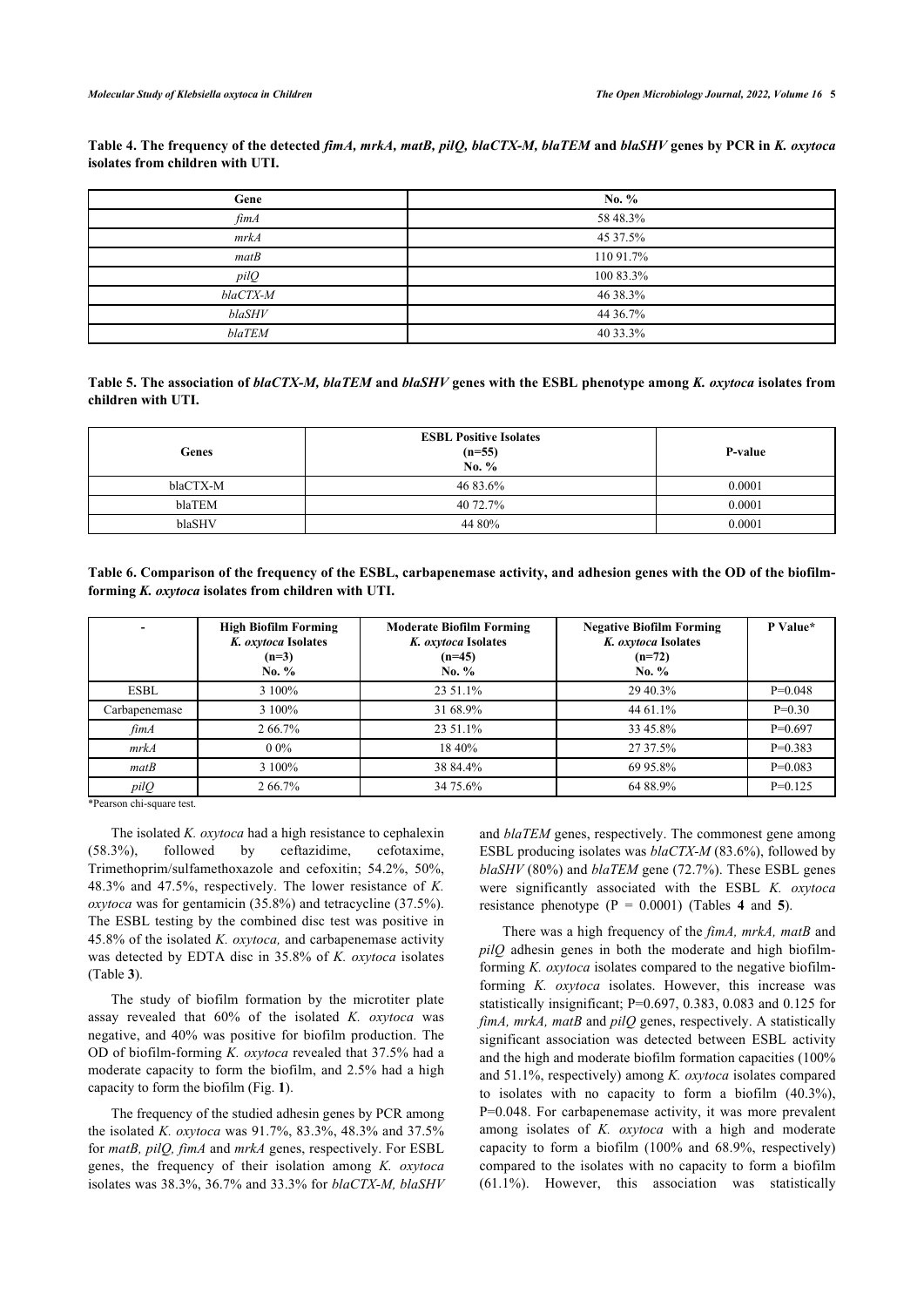insignificant (P=0.3) (Table**6**).

#### **4. DISCUSSION**

Urinary tract infections in children due to bacterial etiology are common and associated with high morbidity. These infections are a common cause of antibiotics prescription, especially for pediatric outpatients [\[25](#page-7-3)]. However, the bacterial pathogens associated with these infections have been identified to have a high resistance to the commonly prescribed antibiotics such as cephalosporines [\[26](#page-7-4)].

In the present study, UTI was equally common in boys and girls during the first year of life and became more common in girls after the first year of life [\[27\]](#page-7-5). The common presenting symptoms were fever, dysuria and abdominal pain. Systemic manifestations such as fever are common with ascending bacterial infection with bacteremia. In children, there is a challenge in clinical diagnosis due to the vague clinical presenting symptoms [[28\]](#page-7-6). Therefore, accurate diagnosis relies upon the laboratory diagnosis with the determination of antibiotics susceptibility pattern[[29\]](#page-7-7).

*Klebsiella* species are an important etiology of infections in children, commonly *K. pneumoniae*, followed by *Klebsiella oxytoca, Klebsiella ozaenae*, and *Klebsiella rhinoscleromatis* [[30\]](#page-7-8). *Klebsiella* species had emerged as a resistant bacterial pathogen. In the present study, the isolated *K. oxytoca* had a high resistance to cephalosporines antibiotics. Similar results of resistance to cephalosporines among *Klebsiella* species and *E. coli* isolated from urinary tract infections in children were reported previously[[30,](#page-7-8) [31\]](#page-7-9) which may be attributed to the production of various β-lactamase enzymes [\[32](#page-7-10)].

On the other hand, in the current study, a lower resistance was reported to gentamicin (35.8%) and tetracycline (37.5%). Studies on the sensitivity of *Klebsiella* species are contradictory; high resistance to gentamicin was reported in one study [\[33](#page-7-11)], while another study revealed high sensitivity to gentamicin and tetracycline [\[34\]](#page-7-2). These variations in the sensitivity to different antibiotics may explain the difference in the antibiotics prescribing policy in different geographic **locations** 

The phenotypic detection of ESBL by the combined disc test revealed that 45.8% of the isolated *K. oxytoca* was positive. *Klebsiella* species defined as ESBL producers represent a serious threat to the treatment regimen as this leads to the use of more costly antimicrobials therapy[[30\]](#page-7-8). Production of ESBL is more common in *K. pneumonia* and appears to be a major factor contributing to drug-resistant UTI among children. These findings call for the need to incorporate ESBL testing in routine clinical practice. The resistance level to commonly prescribed first-line antibiotics observed within *Enterobacteriaceae* is alarming, necessitating strengthened antimicrobial stewardship [\[35](#page-7-3)].

As regard carbapenemase activity of the isolated *K. oxytoca*, it was positive in 35.8% of the isolates. The treatment of infection caused by bacterial species producing ESBL relies mainly upon the use of carbapenems, including imipenem, meropenem, and ertapenem. However, with the increase of carbapenemase-producing bacterial species, there will be a

limitation in the treatment option for infections such as febrile urinary tract infections[[36](#page-7-4)]. The resistance to carbapenems may be attributed to the presence of metallo-β-lactamase and serine carbapenemase enzymes or the presence of other resistance mechanisms such as the loss of outer membrane porins that influence the antibiotic uptake [[37\]](#page-7-12). These findings require further studies about the mechanism of carbapenem resistance among *Klebsiella oxytoca* isolates.

For ESBL genes, the frequency of *blaCTX-M, blaSHV* and *blaTEM* was 38.3%, 36.7% and 33.3%, respectively, and they were highly associated with the ESBL resistance phenotype. The lower prevalence of these genes in different *Klebsiella* species has been reported in Ghana [[38\]](#page-7-13). The difference can be attributed to the difference in the studied clinical samples and the different studied *Klebsiella* species.

The presence of adhesive structures enables the bacteria to colonize the host and produce a biofilm and the restriction of antibiotic penetration into the cells. The biofilm formation has been less studied among *K. oxytoca* isolates. In the current work, the biofilm formation among the isolated *K. oxytoca* was relatively high; 40% of the isolates had a tendency to form a biofilm either with moderate OD (37.5%) or high OD (2.5%). The ability of isolated *K. oxytoca* to form a biofilm is relatively lower than that previously reported by Ghasemian *et al.* for *K oxytoca* [\[24](#page-7-2)]. This might be again attributed to the difference in the source of isolated *K. oxytoca* from clinical samples and the studied sample size.

*MatB, pilQ, fimA, and mrkA* were found to be present in 91.7 percent, 83.3 percent, 48.3 percent, and 37.5 percent of the isolated K. oxytoca, respectively, in accordance with another study from Iran[[24\]](#page-7-2). These genes had a higher prevalence among the biofilm-forming *K. oxytoca* isolates. However, this increase was not statistically significant. Our results support the association between the adhesin genes and biofilm formation. However, complementary studies are needed in this regard due to the lack of previous data related to *K. oxytoca* strains associated with urinary tract infections in children.

In the present study, there was a significant increase in the ESBL resistance phenotype among the biofilm-forming *K. oxytoca* isolates. Similar findings have been reported regarding the association between Gram-negative bacilli isolates from urinary tract infections and ESBL [\[39](#page-7-14)]. The biofilm formation is associated with changes in the genes expression and metabolic activity of the bacteria leading to the development of antibiotic resistance [\[40](#page-7-15)]. The biofilm-producing bacteria might be selected under antibiotic pressure, or the bacteria in the biofilm might acquire antibiotic resistance from exposure to sub-inhibitory antibiotics concentrations; the exact mechanism is still not clear [\[22\]](#page-7-0). The biofilm formation and β-lactamases production synergistically contribute to the extensive dissemination of multi-drug resistant strains of Gram-negative bacilli. They are responsible for chronicity, persistence and relapse of infections leading to high morbidity and mortality thus, posing serious health crisis [[40\]](#page-7-15).

The favorable therapeutic option for the biofilm-forming isolates will be the use of biofilm remediation therapies. Many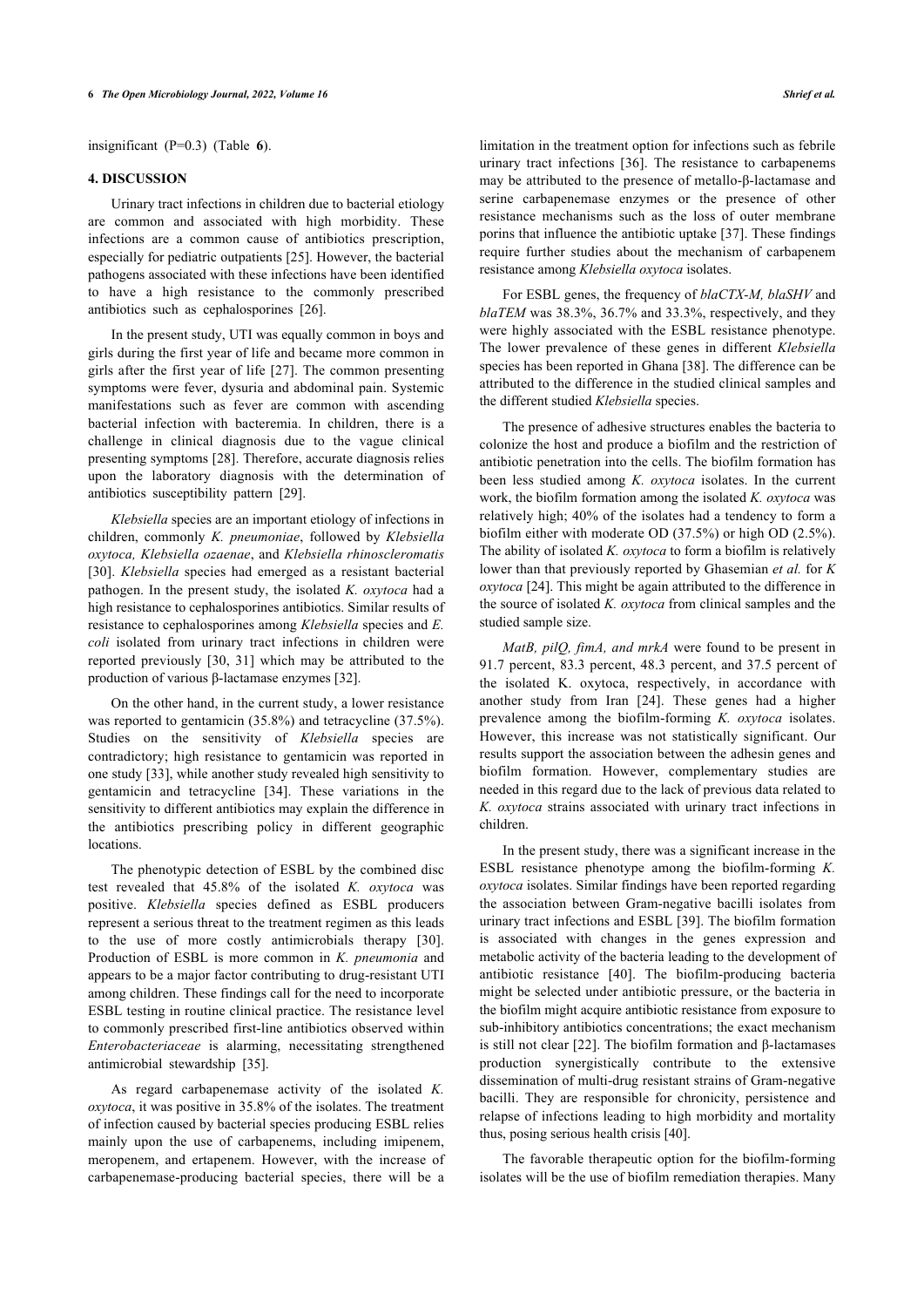of these drugs and strategies offer a promising approach for the future of biofilm therapeutics [[41\]](#page-7-9).

# <span id="page-6-4"></span>**CONCLUSION**

<span id="page-6-6"></span><span id="page-6-5"></span>The present study highlights the emergence of *Klebsiella oxytoca* as a pathogen associated with urinary tract infections in children. There was a high prevalence of adhesin genes and ESBL genes among these isolates. The capacity of *K. oxytoca* to form a biofilm was associated with ESBL production. This finding warrants the careful identification of ESBL patterns among the isolates from urinary tract infection in children for an accurate antibiotics prescription policy.

# <span id="page-6-7"></span>**ETHICS APPROVAL AND CONSENT TO PARTI-CIPATE**

<span id="page-6-8"></span>The study was approved by the ethics committee of Mansoura Faculty of Medicine, Egypt (R.21.03.1272).

#### <span id="page-6-9"></span>**HUMAN AND ANIMAL RIGHTS**

<span id="page-6-10"></span>No animals were used in this research. All procedures performed in studies involving human participants were in accordance with the ethical standards of the institutional and/or research committee and with the 1975 Declaration of Helsinki, as revised in 2013.

# <span id="page-6-11"></span>**CONSENT FOR PUBLICATION**

<span id="page-6-12"></span>Informed consent was obtained from the parents of each child.

# **STANDARDS OF REPORTING**

<span id="page-6-13"></span>STROBE guidelines and methodologies were followed in this study.

# <span id="page-6-14"></span>**AVAILABILITY OF DATA AND MATERIALS**

Not applicable.

# <span id="page-6-15"></span>**FUNDING**

None.

# <span id="page-6-16"></span>**CONFLICT OF INTEREST**

The authors have no funding or conflicts of interest to disclose.

### <span id="page-6-17"></span>**ACKNOWLEDGEMENTS**

Declared none.

#### <span id="page-6-18"></span><span id="page-6-0"></span>**REFERENCES**

- [1] Ma JF, Shortliffe LMD. Urinary tract infection in children: etiology and epidemiology. Urol Clin North Am 2004; 31(3): 517-526, ix-x. [\[http://dx.doi.org/10.1016/j.ucl.2004.04.016](http://dx.doi.org/10.1016/j.ucl.2004.04.016)] [PMID: [15313061\]](http://www.ncbi.nlm.nih.gov/pubmed/15313061)
- <span id="page-6-19"></span><span id="page-6-1"></span>[2] Rezaee MA, Abdinia B. Etiology and antimicrobial susceptibility pattern of pathogenic bacteria in children subjected to UTI. A referral hospital-based study in Northwest of Iran. Medicine (Baltimore) 2015; 94(39): e1606. [\[http://dx.doi.org/10.1097/MD.0000000000001606\]](http://dx.doi.org/10.1097/MD.0000000000001606) [PMID:
- <span id="page-6-20"></span><span id="page-6-2"></span>[26426643\]](http://www.ncbi.nlm.nih.gov/pubmed/26426643) [3] Elder JS. Urologic disorders in infants and children. Nelson textbook of pediatrics.  $16<sup>th</sup>$  ed. Philadelphia: WB Saunders 2000; pp. 1621-5.
- <span id="page-6-3"></span>[4] Park YS. Renal scar formation after urinary tract infection in children.

Korean J Pediatr 2012; 55(10): 367-70. [\[http://dx.doi.org/10.3345/kjp.2012.55.10.367\]](http://dx.doi.org/10.3345/kjp.2012.55.10.367) [PMID: [23133482\]](http://www.ncbi.nlm.nih.gov/pubmed/23133482)

- [5] Faust WC, Diaz M, Pohl HG. Incidence of post-pyelonephritic renal scarring: a meta-analysis of the dimercapto-succinic acid literature. J Urol 2009; 181(1): 290-7.
	- [\[http://dx.doi.org/10.1016/j.juro.2008.09.039](http://dx.doi.org/10.1016/j.juro.2008.09.039)] [PMID: [19013606\]](http://www.ncbi.nlm.nih.gov/pubmed/19013606)
- [6] Shaikh N, Ewing AL, Bhatnagar S, Hoberman A. Risk of renal scarring in children with a first urinary tract infection: a systematic review. Pediatrics 2010; 126(6): 1084-91. [\[http://dx.doi.org/10.1542/peds.2010-0685](http://dx.doi.org/10.1542/peds.2010-0685)] [PMID: [21059720\]](http://www.ncbi.nlm.nih.gov/pubmed/21059720)
- [7] Mackenzie JR, Murphy AV, Beattie TJ, *et al.* Guidelines for the management of acute urinary tract infection in childhood. Report of a Working Group of the Research Unit, Royal College of Physicians. J R Coll Physicians Lond 1991; 25(1): 36-42. [PMID: [2023153](http://www.ncbi.nlm.nih.gov/pubmed/2023153)]
- [8] Kurutepe S, Surucuoglu S, Sezgin C, Gazi H, Gulay M, Ozbakkaloglu B. Increasing antimicrobial resistance in *Escherichia coli* isolates from community-acquired urinary tract infections during 1998-2003 in Manisa, Turkey. Jpn J Infect Dis 2005: 58(3): 159-61. [PMID: [15973007\]](http://www.ncbi.nlm.nih.gov/pubmed/15973007)
- [9] Montini G, Hewitt I. Urinary tract infections: to prophylaxis or not to prophylaxis? Pediatr Nephrol 2009; 24(9): 1605-9. [\[http://dx.doi.org/10.1007/s00467-009-1213-y\]](http://dx.doi.org/10.1007/s00467-009-1213-y) [PMID: [19444477](http://www.ncbi.nlm.nih.gov/pubmed/19444477)]
- [10] Thomson KS, Sanders CC. Detection of extended-spectrum βlactamases in members of the family *Enterobacteriaceae:* comparison of the double-disk and three-dimensional tests. Antimicrob Agents Chemother 1992; 36(9): 1877-82. [\[http://dx.doi.org/10.1128/AAC.36.9.1877\]](http://dx.doi.org/10.1128/AAC.36.9.1877) [PMID: [1416878](http://www.ncbi.nlm.nih.gov/pubmed/1416878)]
- [11] FH AL-Khikani, RM Abadi, AS Ayit. Emerging carbapenemase *Klebsiella oxytoca* with multidrug resistance implicated in urinary tract infection. Biomed Biotechnol Res J 2020; 4: 148-51.
- [12] Zollner-Schwetz I, Högenauer C, Joainig M, *et al.* Role of *Klebsiella oxytoca* in antibiotic-associated diarrhea. Clin Infect Dis 2008; 47(9): e74-8.

[\[http://dx.doi.org/10.1086/592074](http://dx.doi.org/10.1086/592074)] [PMID: [18808355](http://www.ncbi.nlm.nih.gov/pubmed/18808355)]

- [13] Herzog KA, Schneditz G, Leitner E, *et al. Genotypes of Klebsiella oxytoca* isolates from patients with nosocomial pneumonia are distinct from those of isolates from patients with antibiotic-associated hemorrhagic colitis. J Clin Microbiol 2014; 52(5): 1607-16. [\[http://dx.doi.org/10.1128/JCM.03373-13\]](http://dx.doi.org/10.1128/JCM.03373-13) [PMID: [24599976](http://www.ncbi.nlm.nih.gov/pubmed/24599976)]
- [14] Hoenigl M, Valentin T, Zarfel G, *et al.* Nosocomial outbreak of *Klebsiella pneumoniae* carbapenemase-producing *Klebsiella oxytoca* in Austria. Antimicrob Agents Chemother 2012; 56(4): 2158-61. [\[http://dx.doi.org/10.1128/AAC.05440-11\]](http://dx.doi.org/10.1128/AAC.05440-11) [PMID: [22290949](http://www.ncbi.nlm.nih.gov/pubmed/22290949)]
- [15] Ghasemian A, Shafiei M, Hasanvand F, Shokouhi Mostafavi SK. Carbapenem and colistin resistance in Enterobacteriaceae: Worldwide spread and future perspectives. Rev Med Microbiol 2018; 29(4): 173-6.
	- [\[http://dx.doi.org/10.1097/MRM.0000000000000142](http://dx.doi.org/10.1097/MRM.0000000000000142)]
- [16] Leitner E, Zarfel G, Luxner J, *et al.* Contaminated handwashing sinks as the source of a clonal outbreak of KPC-2-producing *Klebsiella oxytoca* on a hematology ward. Antimicrob Agents Chemother 2015; 59(1): 714-6.

[\[http://dx.doi.org/10.1128/AAC.04306-14\]](http://dx.doi.org/10.1128/AAC.04306-14) [PMID: [25348541](http://www.ncbi.nlm.nih.gov/pubmed/25348541)]

- [17] Ghasemian A, Mobarez AM, Peerayeh SN, Abadi ATB, Khodaparast S, Nojoomi F. Report of plasmid-mediated colistin resistance in *Klebsiella oxytoca* from Iran. Rev Med Microbiol 2018; 29(2): 59-63. [\[http://dx.doi.org/10.1097/MRM.0000000000000134](http://dx.doi.org/10.1097/MRM.0000000000000134)]
- [18] Ghasemian A, Salimian Rizi K, Rajabi Vardanjani H, Nojoomi F. Prevalence of clinically isolated Metallo-beta-lactamase-producing *Pseudomonas aeruginosa*, coding genes, and possible risk factors in Iran. Iran J Pathol 2018; 13(1): 1-9.
- [\[http://dx.doi.org/10.30699/ijp.13.1.1\]](http://dx.doi.org/10.30699/ijp.13.1.1) [PMID: [29731790](http://www.ncbi.nlm.nih.gov/pubmed/29731790)] [19] Kovtunovych G, Lytvynenko T, Negrutska V, Lar O, Brisse S,
	- Kozyrovska N. Identification of *Klebsiella oxytoca* using a specific PCR assay targeting the polygalacturonase *pehX* gene. Res Microbiol 2003; 154(8): 587-92. [\[http://dx.doi.org/10.1016/S0923-2508\(03\)00148-7](http://dx.doi.org/10.1016/S0923-2508(03)00148-7)] [PMID:

[14527660\]](http://www.ncbi.nlm.nih.gov/pubmed/14527660)

- [20] Clinical and Laboratory Standards Institute (CLSI) Performance standards for antimicrobial susceptibility testing. 28<sup>th</sup> editions. Wayne: CLSI: CLSI supplement M100-S28 2018.
- [21] Li J, Li C, Cai X, et al. Performance of modified carbapenem inactivation method and inhibitor-based combined disk test in the detection and distinguishing of carbapenemase producing *Enterobacteriaceae.* Ann Transl Med 2019; 7(20): 566. [\[http://dx.doi.org/10.21037/atm.2019.09.43\]](http://dx.doi.org/10.21037/atm.2019.09.43) [PMID: [31807547](http://www.ncbi.nlm.nih.gov/pubmed/31807547)]